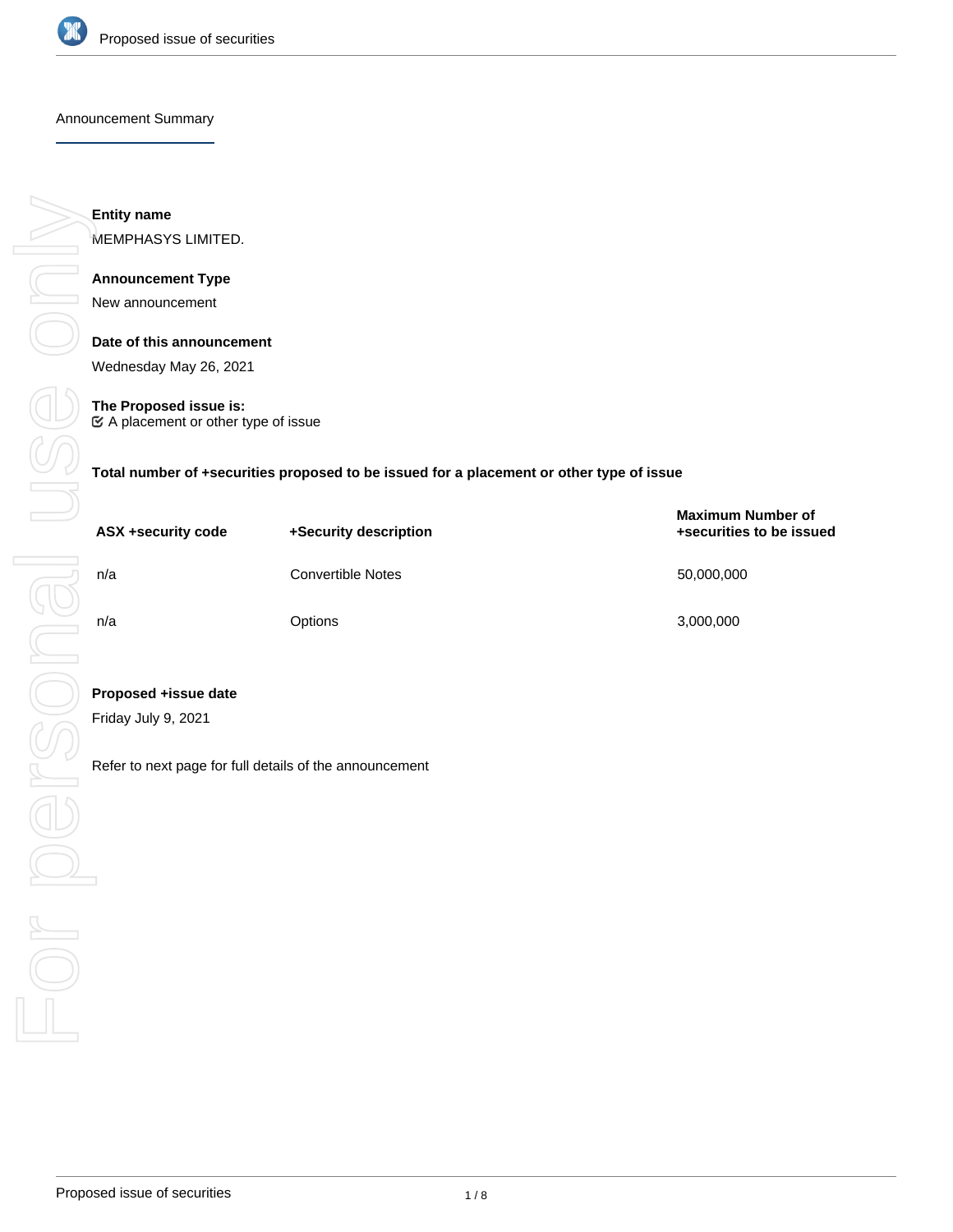

Part 1 - Entity and announcement details

## **1.1 Name of +Entity**

MEMPHASYS LIMITED.

We (the entity named above) give ASX the following information about a proposed issue of +securities and, if ASX agrees to +quote any of the +securities (including any rights) on a +deferred settlement basis, we agree to the matters set out in Appendix 3B of the ASX Listing Rules.

**1.2 Registered Number Type**

ACN

**Registration Number**

120047556

**1.3 ASX issuer code**

MEM

**1.4 The announcement is** New announcement

## **1.5 Date of this announcement**

Wednesday May 26, 2021

 $\mathfrak{C}$  A placement or other type of issue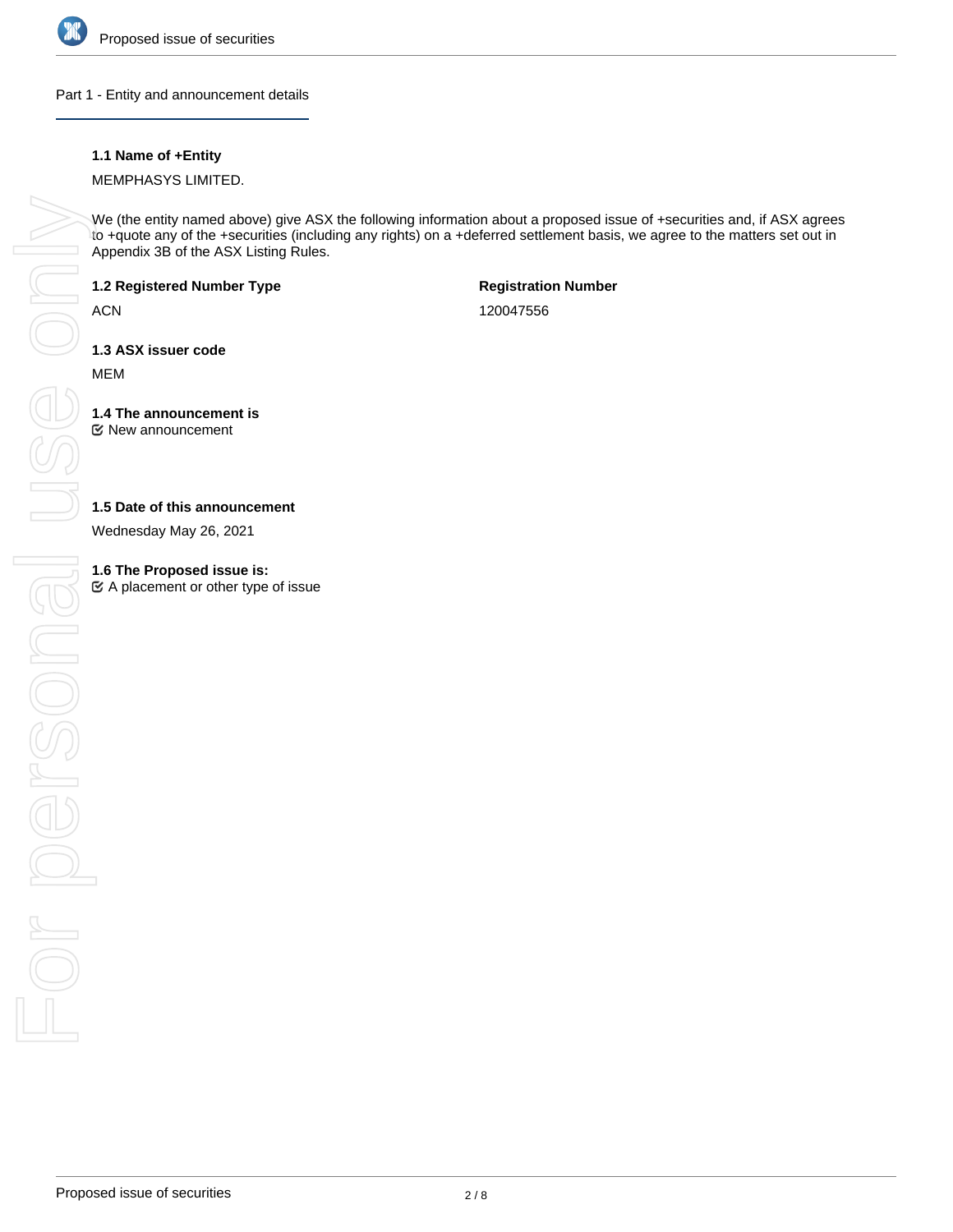

Part 7 - Details of proposed placement or other issue

Part 7A - Conditions

**7A.1 - Are any of the following approvals required for the placement or other type of issue?**

- **+Security holder approval**
- **Court approval**
- **Lodgement of court order with +ASIC**
- **ACCC approval**
- **FIRB approval**
- **Another approval/condition external to the entity**

Yes

7A.1a Conditions

| <b>Approval/Condition</b> | Date for determination | Is the date estimated or | ** Approval             |
|---------------------------|------------------------|--------------------------|-------------------------|
| +Security holder approval | Friday July 9, 2021    | actual?                  | received/condition met? |
|                           |                        | <b></b> ■ Estimated      |                         |

**Part 7B - Issue details** 

**Is the proposed security a 'New class' (+securities in a class that is not yet quoted or recorded by ASX) or an 'Existing class' (additional securities in a class that is already quoted or recorded by ASX)?**  $E$  New class

**Will the proposed issue of this +security include an offer of attaching +securities?** Yes

Details of +securities proposed to be issued

**ISIN Code (if Issuer is a foreign company and +securities are non CDIs)**

| Have you received confirmation from<br>ASX that the terms of the proposed<br>+securities are appropriate and<br>equitable under listing rule 6.1?<br>় No | Will the entity be seeking quotation<br>of the 'new' class of +securities on<br>ASX?<br>় No |  |
|-----------------------------------------------------------------------------------------------------------------------------------------------------------|----------------------------------------------------------------------------------------------|--|
| ASX +security code                                                                                                                                        | +Security description                                                                        |  |
| New class-code to be confirmed                                                                                                                            | Convertible Notes                                                                            |  |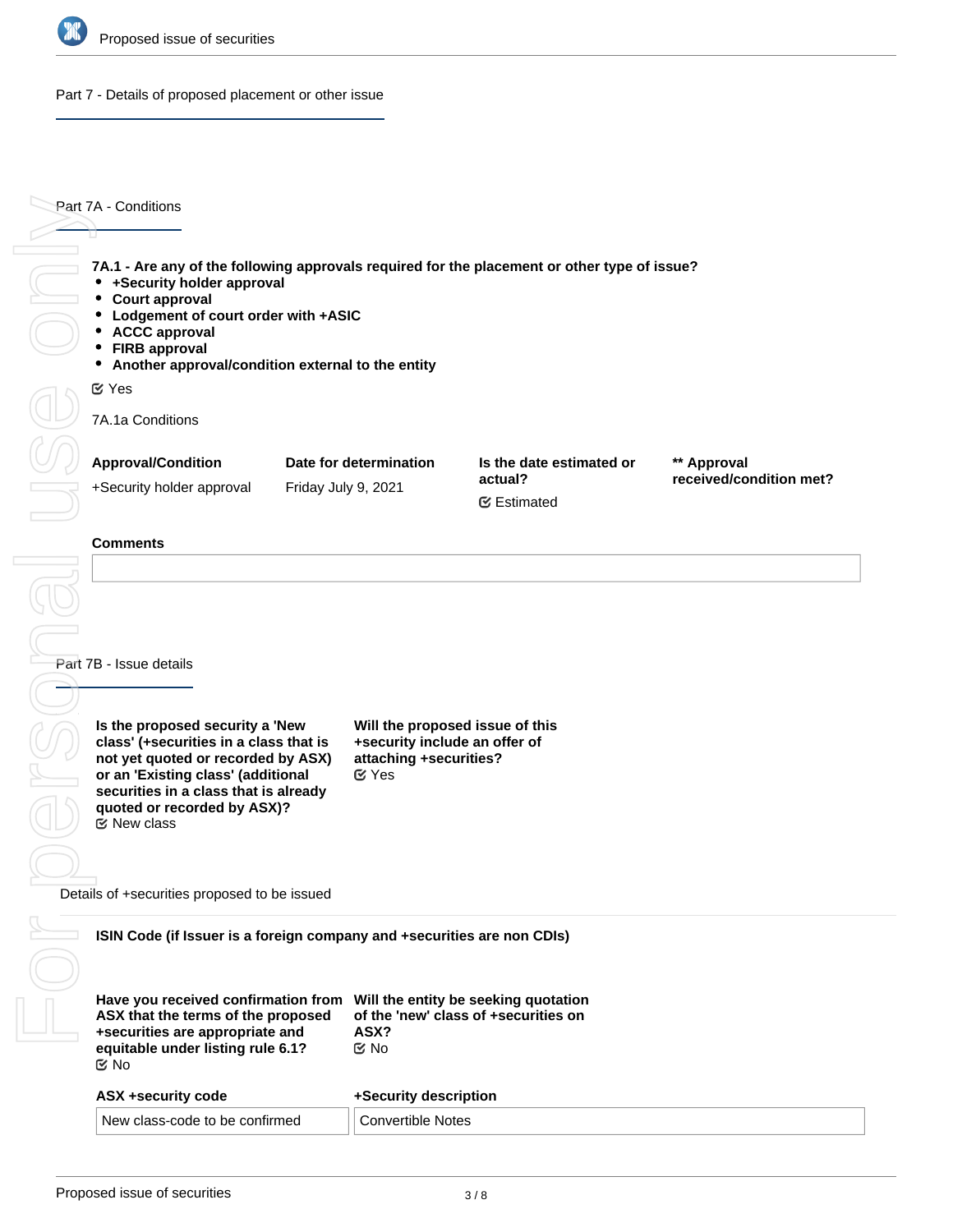

# **+Security type**

+Convertible debt securities

## **Number of +securities proposed to be issued**

50,000,000

## **Offer price details**

**Are the +securities proposed to be issued being issued for a cash consideration?** Yes

**In what currency is the cash consideration being paid?**

**What is the issue price per +security?** AUD 0.06000

AUD - Australian Dollar

**Will all the +securities issued in this class rank equally in all respects from their issue date?** Yes

## +Convertible debt securities details

| These securities are:<br>Convertible                                         | Type of security<br><b>Capital Note</b>                                        |
|------------------------------------------------------------------------------|--------------------------------------------------------------------------------|
| +Security currency                                                           | <b>Face value</b>                                                              |
| AUD - Australian Dollar                                                      | AUD 0.0600                                                                     |
| Interest rate type<br>Fixed rate                                             |                                                                                |
| <b>Frequency of coupon/interest</b><br>payments per year                     | First interest payment date                                                    |
| Annual                                                                       | Saturday December 31, 2022                                                     |
| Interest rate per annum<br>8.00000 %                                         | Is the interest rate per annum<br>estimated at this time?<br>$\mathfrak{C}$ No |
|                                                                              |                                                                                |
| s128F of the Income Tax Assessment<br>Act status applicable to the +security |                                                                                |
| s128F exemption status unknown                                               |                                                                                |
| Is the +security perpetual (ie. no<br>maturity date)?<br>$\mathfrak{S}$ No   | <b>Maturity date</b><br>Saturday December 31, 2022                             |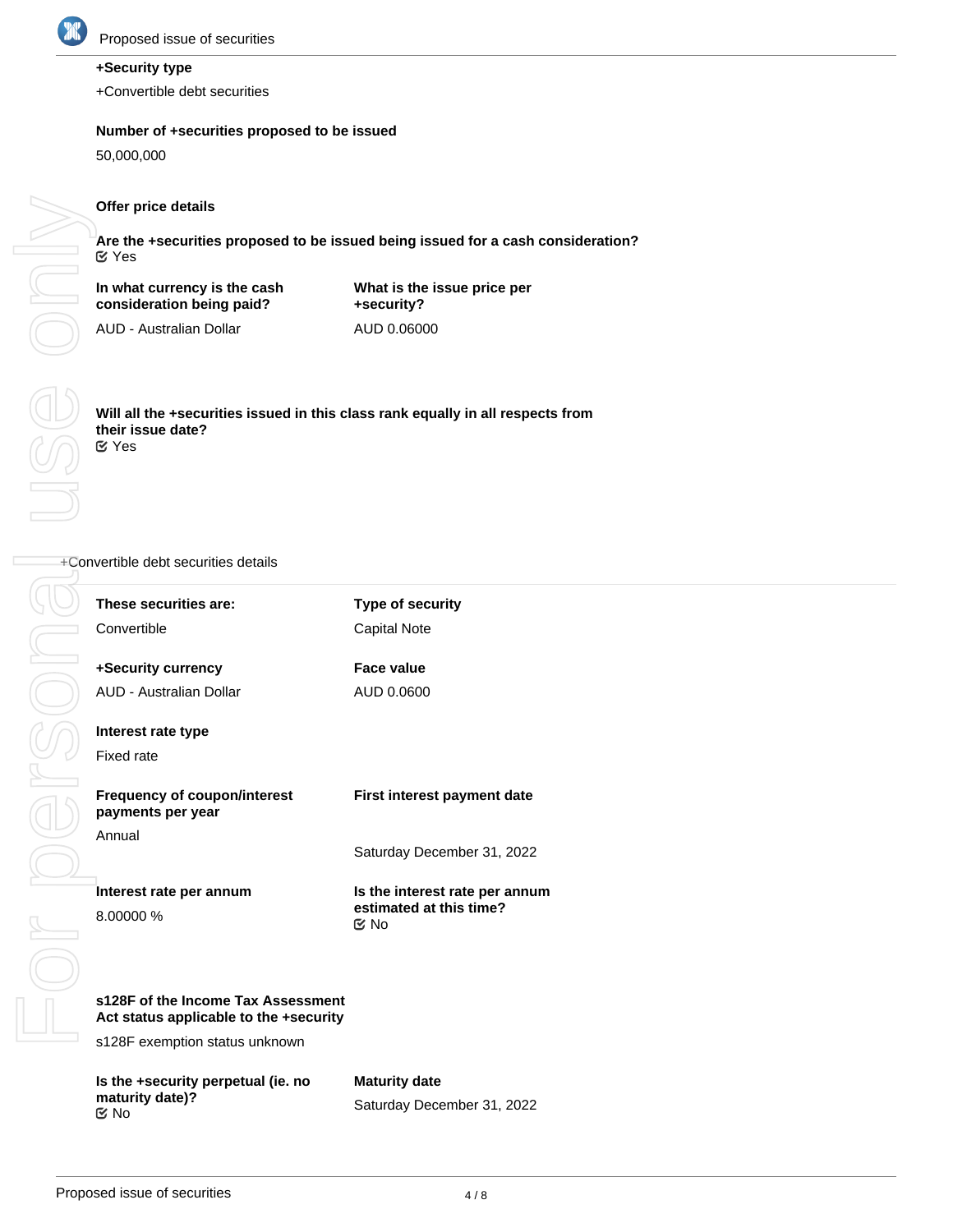

**Select other features applicable to the +security**  $\mathfrak C$  None of the above

**Is there a first trigger date on which a If yes, what is the first trigger date right of conversion, redemption, call or put can be exercised (whichever is first)?** Friday September 30, 2022 Yes

**Details of the type of +security that will be issued if the securities to be quoted are converted, transformed or exchanged**

MEM : ORDINARY FULLY PAID

**Number of +securities that will be issued if the +securities to be quoted are converted, transformed or exchanged** 50,000,000

**Please provide a URL link for a document lodged with ASX setting out the material terms of the +securities proposed to be issued or provide the information by separate announcement.**

Attaching +Security

**Is the proposed attaching security a 'New class' (+securities in a class that is not yet quoted or recorded by ASX) or an 'Existing class' (additional +securities in a class that is already quoted or recorded by ASX)?** New class

Attaching +Security - New class (+securities in a class that is not yet quoted or recorded by ASX)

**Details of attaching +securities proposed to be issued**

**ISIN Code (if Issuer is a foreign company and +securities are non CDIs)**

| ASX +security code             | +Security description |  |
|--------------------------------|-----------------------|--|
| New class-code to be confirmed | Options               |  |

## **+Security type**

**Options** 

**Number of +securities proposed to be issued** 3,000,000

#### **Offer price details**

**Are the +securities proposed to be issued being issued for a cash consideration?** No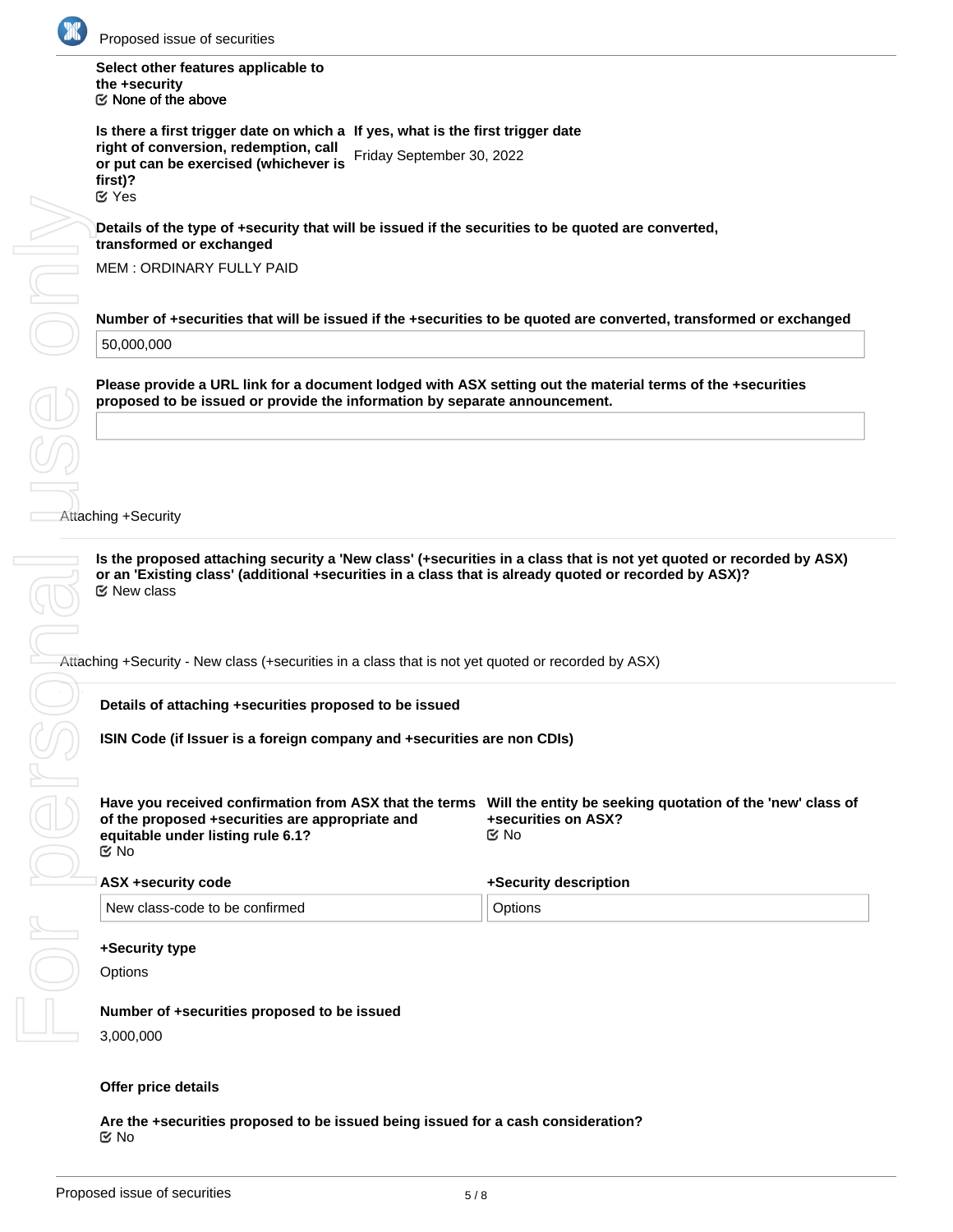

## **Please describe the consideration being provided for the +securities**

Convertible Note raising AUD\$3,000,000

**Please provide an estimate of the AUD equivalent of the consideration being provided for the +securities** 0.060000

**Will all the +securities issued in this class rank equally in all respects from their issue date? ⊘**Yes

**+Security currency** AUD - Australian Dollar

Options details **Exercise price** AUD 0.0600

**Expiry date** Sunday December 31, 2023

**Details of the type of +security that will be issued if the option is exercised** MEM : ORDINARY FULLY PAID

**Number of securities that will be issued if the option is exercised**

50,000,000

SONGIUS

**Please provide a URL link for a document lodged with ASX setting out the material terms of the +securities proposed to be issued or provide the information by separate announcement.**

Part 7C - Timetable

**7C.1 Proposed +issue date**

Friday July 9, 2021

Part 7D - Listing Rule requirements For personal use only

> **7D.1 Has the entity obtained, or is it obtaining, +security holder approval for the entire issue under listing rule 7.1?** Yes

**7D.1a Date of meeting or proposed meeting to approve the issue under listing rule 7.1**

Friday July 9, 2021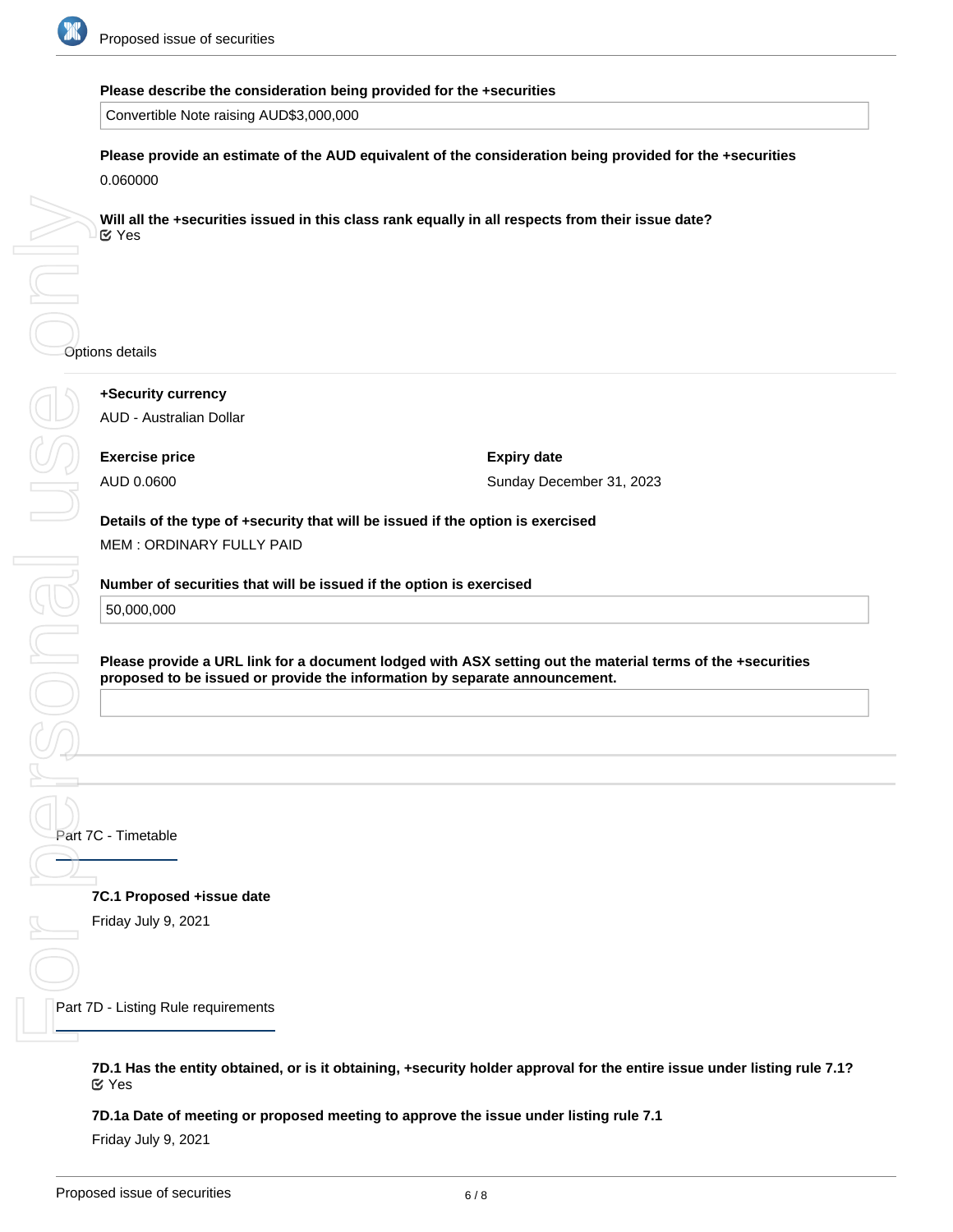

**7D.2 Is a party referred to in listing rule 10.11 participating in the proposed issue?** Yes

**7D.3 Will any of the +securities to be issued be +restricted securities for the purposes of the listing rules?** No

**7D.4 Will any of the +securities to be issued be subject to +voluntary escrow?** No

Part 7E - Fees and expenses

**7E.1 Will there be a lead manager or broker to the proposed issue?** Yes

**7E.1a Who is the lead manager/broker?**

Canaccord

### **7E.1b What fee, commission or other consideration is payable to them for acting as lead manager/broker?**

(a) a gross 2% fee,

(b) an additional 2% of the Convertible Notes subscribed for by Peters Investments Pty Ltd when the Convertible Notes are issued; and

(c) a further 2% fee on conversion of the Convertible Notes (if conversion occurs) by Peters Investments Pty Ltd.

**7E.2 Is the proposed issue to be underwritten?** No

**7E.4 Details of any other material fees or costs to be incurred by the entity in connection with the proposed issue**

None

Part 7F - Further Information

#### **7F.01 The purpose(s) for which the entity is issuing the securities**

Funding will enable the Company to complete a range of necessary tasks for the upgraded Felix device, ahead of the re-commencement of commercial sales discussions in early access markets during the later stages of the quarter ending September 2021

**7F.1 Will the entity be changing its dividend/distribution policy if the proposed issue proceeds?** No